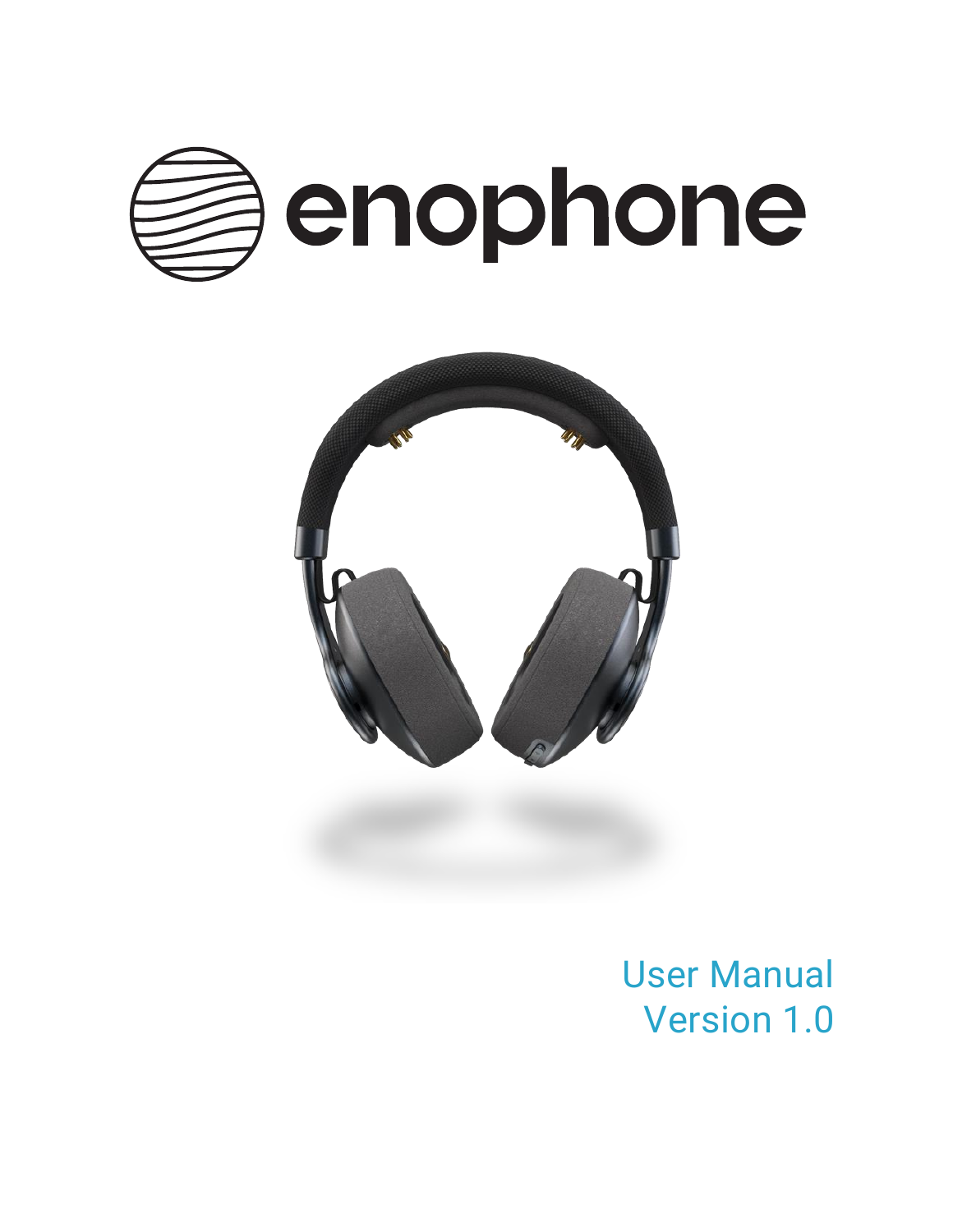# **Contents**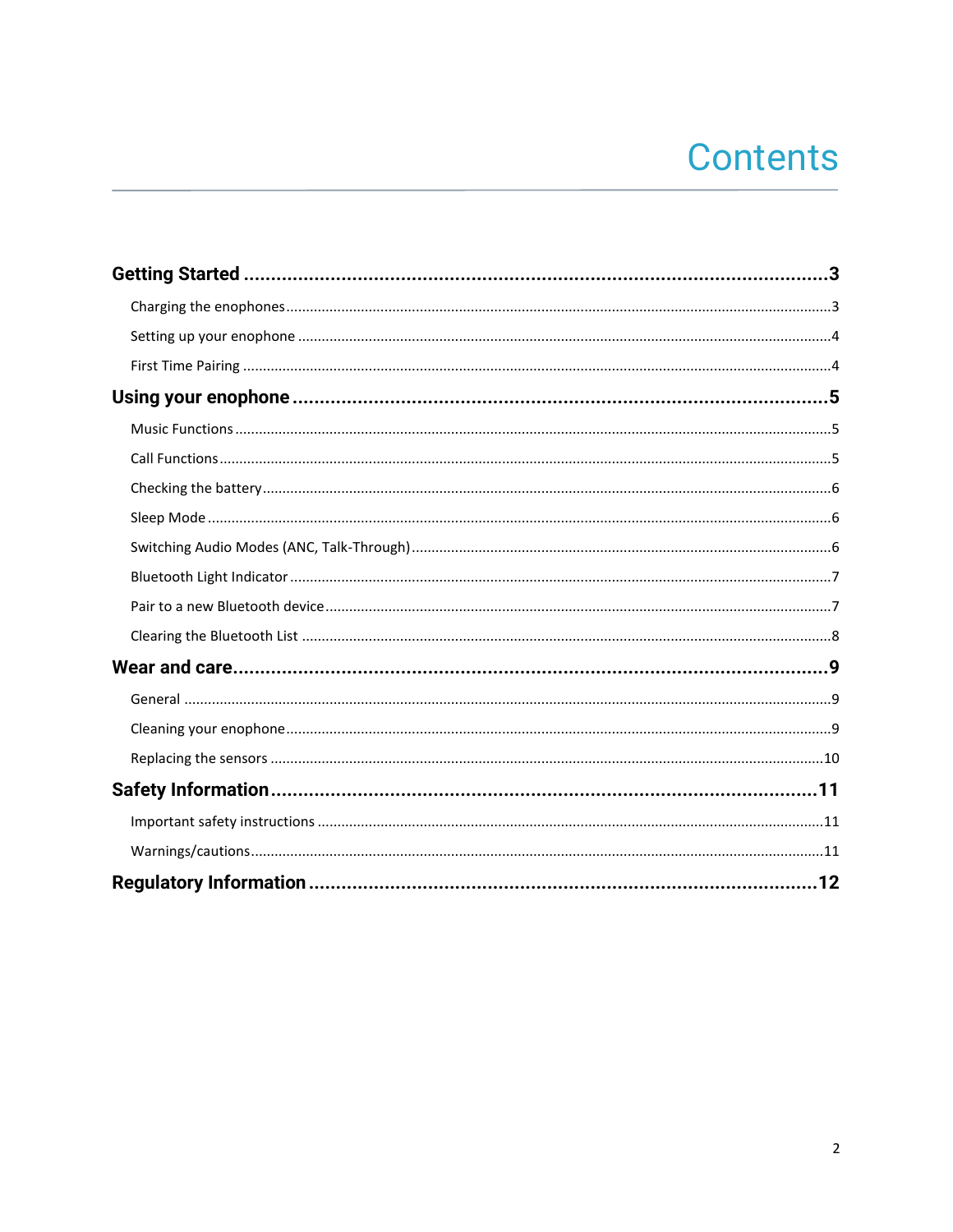# Getting Started

#### <span id="page-2-1"></span><span id="page-2-0"></span>Charging the enophones

Your enophone can last 12 hours of continuous usage with all functions in use. Audio listening without Active-Noise Cancelling (ANC) or Brain Sensing (EEG) can increase the battery life up to 30 hours. Battery life and charge cycles may vary.

To charge the device:

- 1. Connect the charging cable in the USB port of your computer, or of any certified wall-charger.
- 2. Connect the other end to your enophone to charge.



When your enophone is charging, the battery light will flash yellow. When the battery is fully charged, the battery light will be solid green. It can take between 2 to 3 hours to fully charge the device.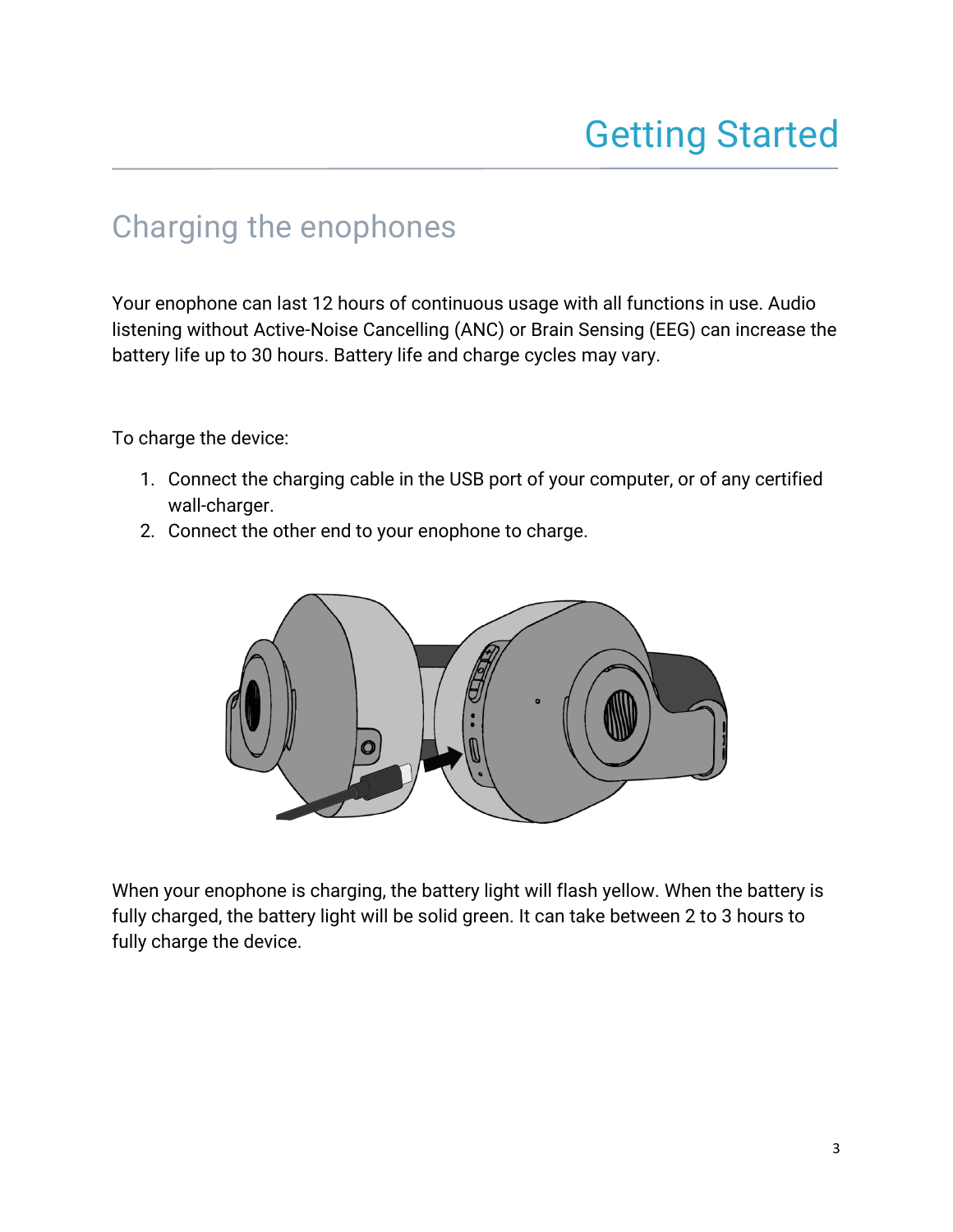## <span id="page-3-0"></span>Setting up your enophone

Your enophone is compatible with most popular computers OS, iPhones and Android phones.

To set up your enophone, first navigate to [www.enophone.com/getstarted](http://www.enophone.com/getstarted) to download the software application.

## <span id="page-3-1"></span>First Time Pairing

To pair the device and start using it, please follow the steps below:

- 1. The first time you turn on the device, it will be automatically in pairing mode. The Bluetooth light indicator will flash between blue and white, and you will hear "*Ready to pair another device*".
- 2. On your computer, phone or tablet, navigate to your Bluetooth settings.
- 3. Select the "*enophone*" from the device list and complete the pairing.
- 4. Once the device is correctly paired, the Bluetooth light indicator will turn to solid blue and you will hear "*Connected*".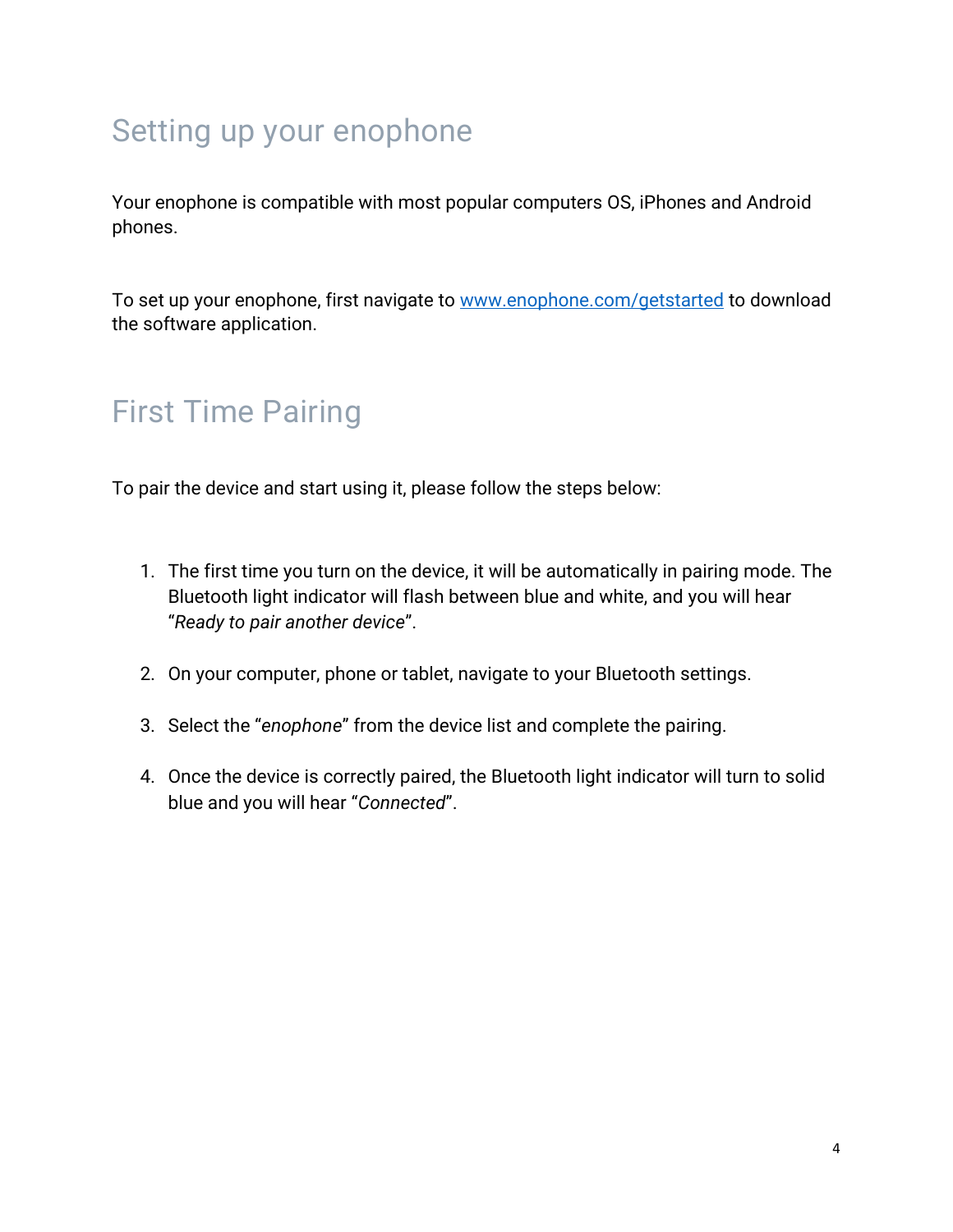### <span id="page-4-1"></span><span id="page-4-0"></span>Music Functions

| <b>FUNCTION</b>          | <b>ACTION</b>    |   |
|--------------------------|------------------|---|
| Play/Pause Music         | <b>Quick Tap</b> |   |
| <b>Skip Forward</b>      | Double Tap       | ┭ |
| <b>Skip Backward</b>     | Double Tap       |   |
| Volume up                | Press/Hold       | ┿ |
| Volume down              | Press/Hold       |   |
| <b>Change Audio Mode</b> | Double Tap       |   |

## <span id="page-4-2"></span>Call Functions

| <b>FUNCTION</b>    | <b>ACTION</b>    |     |
|--------------------|------------------|-----|
| Answering/End Call | <b>Quick Tap</b> | ( ) |
| Decline Call       | Hold 1 second    |     |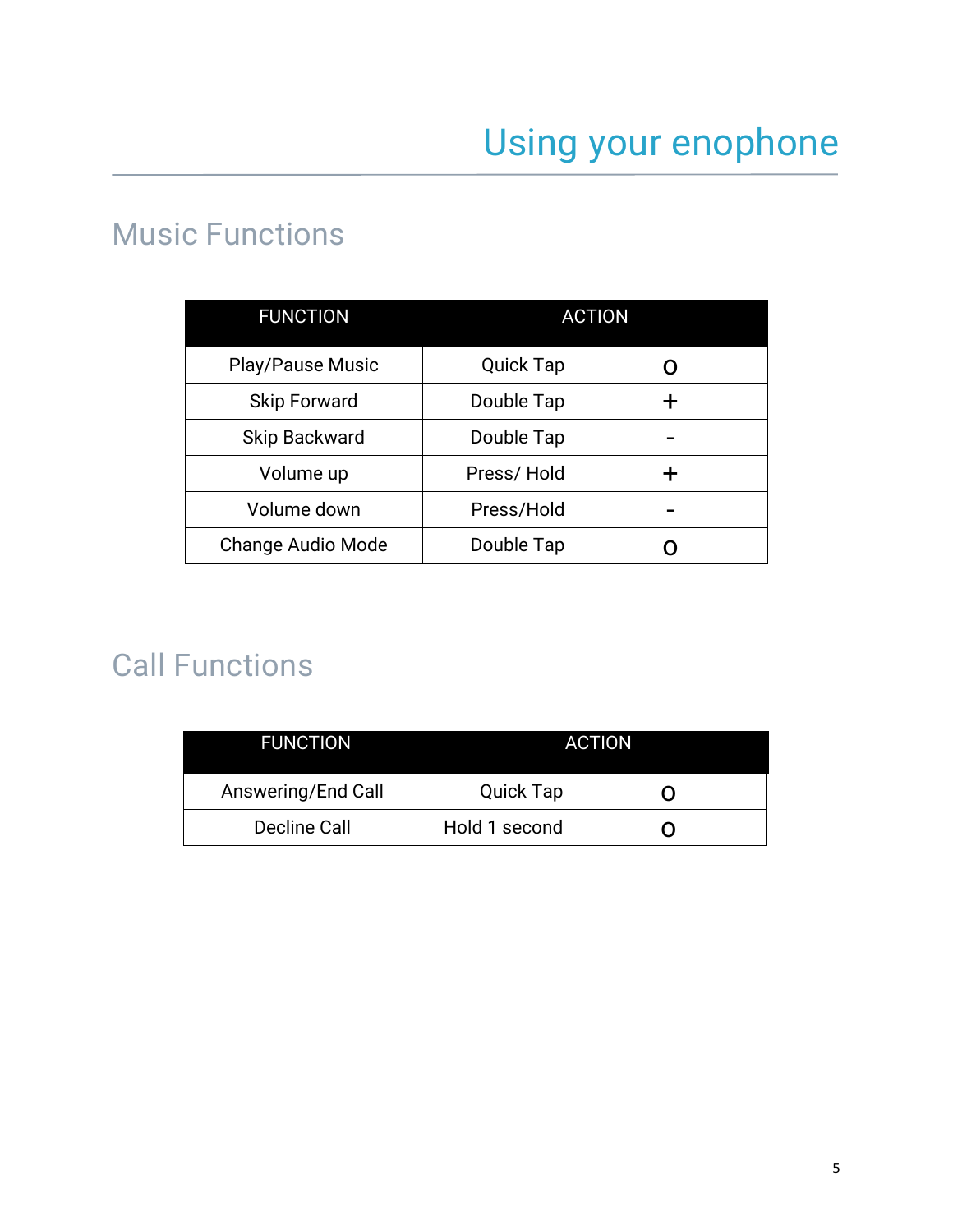## <span id="page-5-0"></span>Checking the battery

When you turn on the device, the battery level will be announced. The battery level indicator on the headphones is shown in the table below. The battery level will also be visible in compatible apps on your computer or mobile devices.

| Level                | <b>Light Indicator</b> |
|----------------------|------------------------|
| Critical             | Red                    |
| Low                  | Yellow                 |
| Medium to Full       | Green                  |
| <b>Fully Charged</b> | Green                  |
| Charging             | <b>Blinking yellow</b> |

### <span id="page-5-1"></span>Sleep Mode

If your enophone is disconnected from any devices for 5 minutes, it will turn off automatically to save battery power.

## <span id="page-5-2"></span>Switching Audio Modes (ANC, Talk-Through)

Your enophone can be used in multiple audio modes. In order to switch between the modes, quickly press the center button twice. Every time you change modes, the voice assistant will announce which mode is currently set.

Your enophone can cycle in order between three modes:

- 1. ANC On: Ambient noise will be cancelled
- 2. Talk-Through: Hear the environment around you
- 3. ANC Off: Turn off Active Noise Cancelling

Your enophone will always power on with Active Noise Cancellation (ANC) on by default.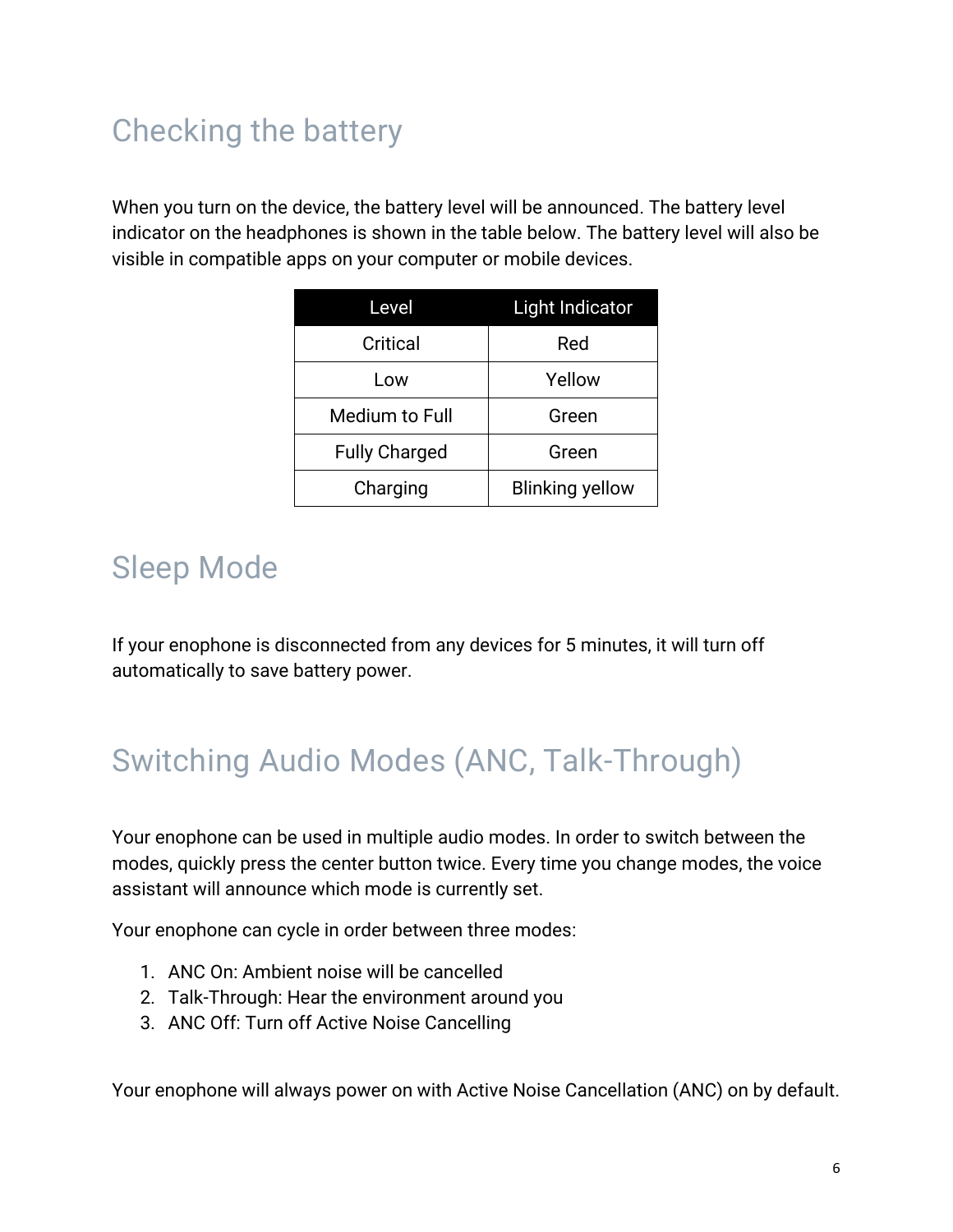## <span id="page-6-0"></span>Bluetooth Light Indicator

The Bluetooth light indicator let's you know the status of your enophone.

| State               | <b>Battery Indicator</b>    |
|---------------------|-----------------------------|
| Streaming           | Solid blue                  |
| <b>Disconnected</b> | <b>Blink blue</b>           |
| Audio Mode Changed  | Solid White                 |
| Pairing             | <b>Blink blue and white</b> |
| Stand-by            | ∩ff                         |

#### <span id="page-6-1"></span>Pair to a new Bluetooth device

To enter pairing mode manually while keeping other devices paired:

- Press and the center button for around 3 seconds to turn off the device
- Press and hold the center button for 5 second or until you hear:

"*Ready to pair another device"*.

• Once the device is in pairing mode, you will see the Bluetooth light indicator blink between blue and white.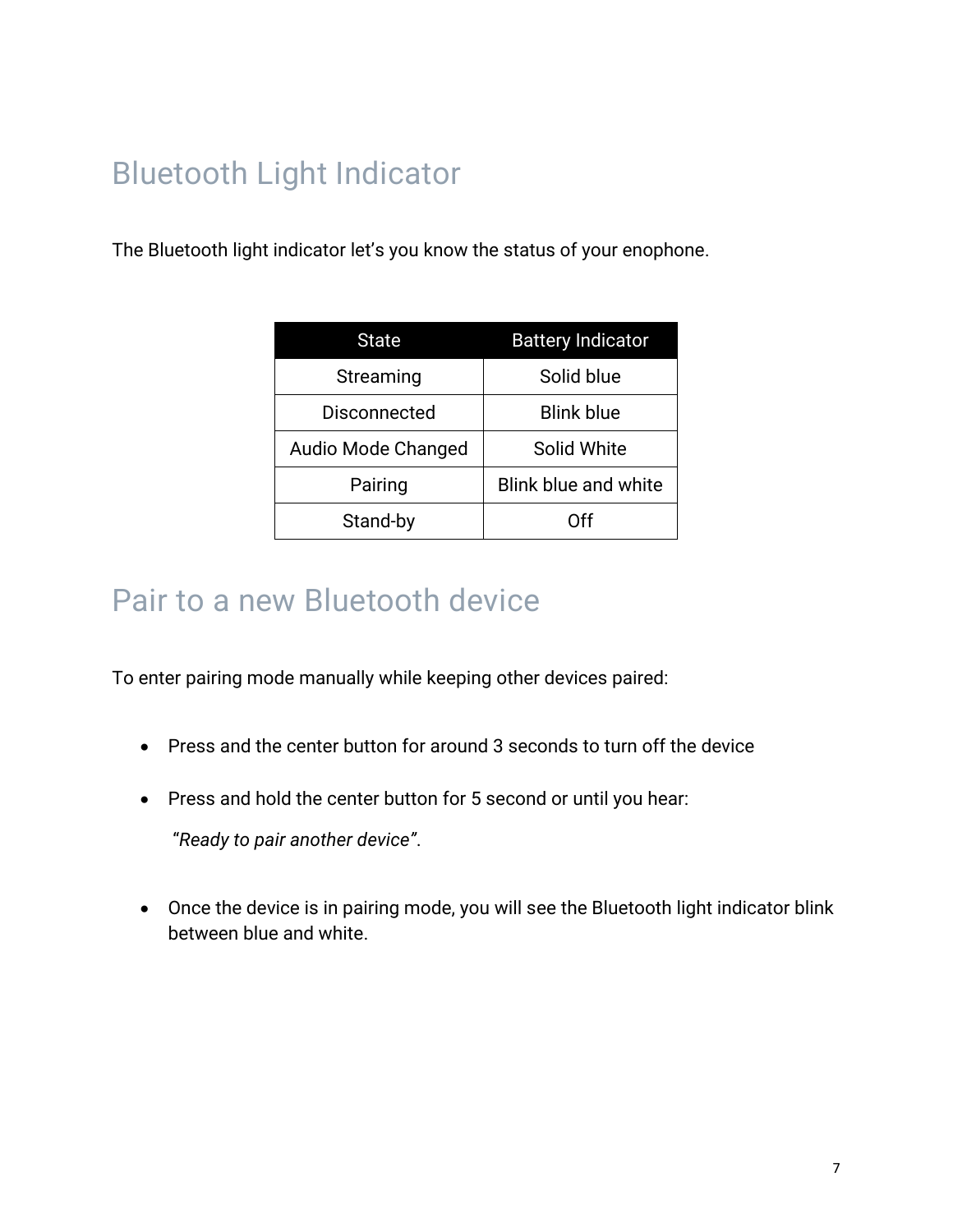## <span id="page-7-0"></span>Clearing the Bluetooth List

If you want to clear the Bluetooth pairing list, or you are encountering issues with your enophone, follow the steps below to reset your device settings:

- 1. Press and hold the center button for around 3 seconds to power on.
- 2. In order to reset the device, it must be in stand-by mode. The device is by default in stand-by mode when no music is playing or if it is disconnected.
- 3. To reset the device, press + and simultaneously and hold for around 3 seconds
- 4. After reset, you will hear *"Bluetooth Device List Cleared"*. The device will automatically be in pairing mode and the Bluetooth light indicator will blink between blue and white.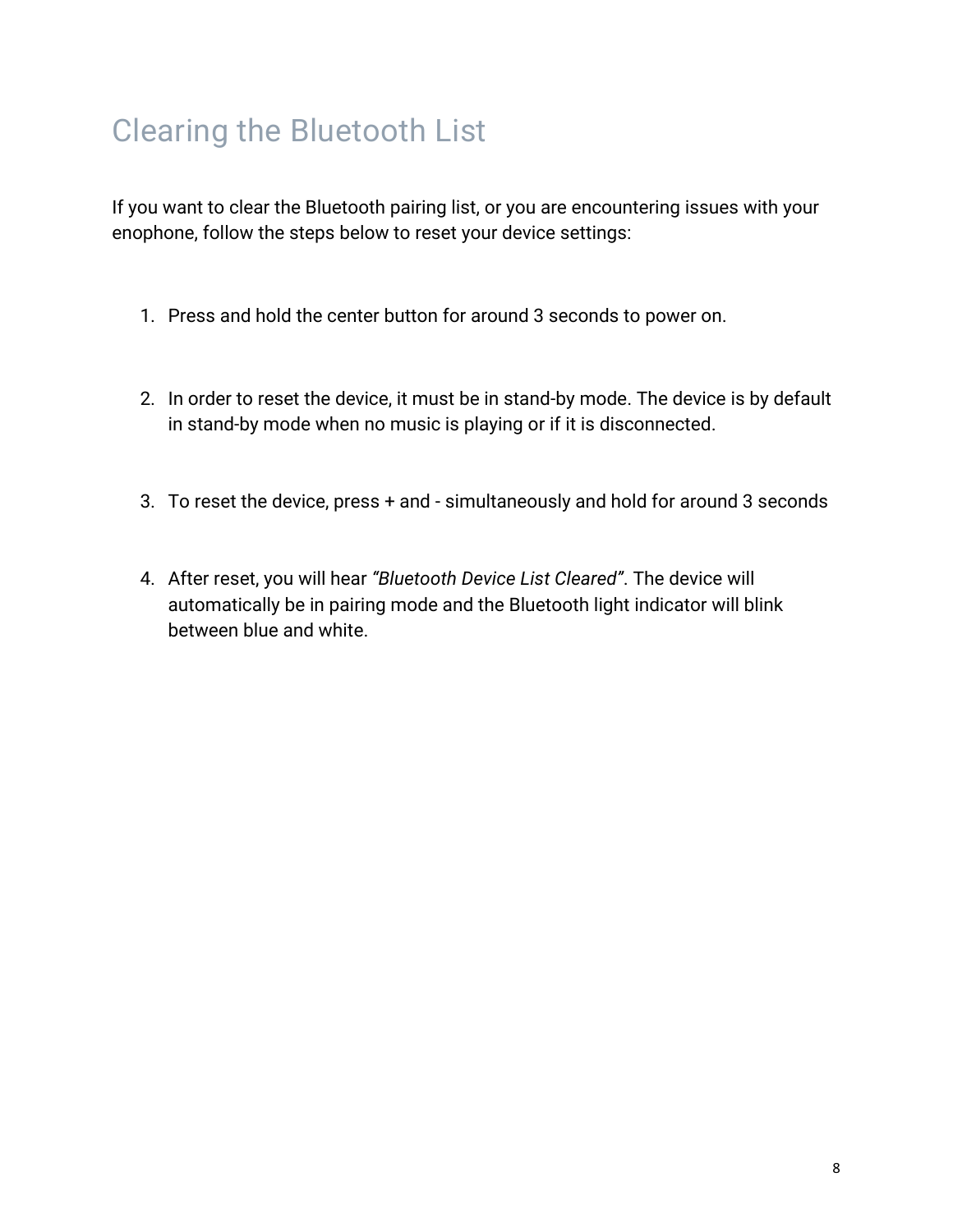<span id="page-8-0"></span>In order to improve the lifetime of the product and ensure optimal functions, please follow the guidelines below:

### <span id="page-8-1"></span>General

If you use the device extensively, ensure that you wear the device in the most comfortable position. If you feel any discomfort at the location where the sensors touch, adjust the device position to avoid the sensors touching the exact same location all the time. If you notice any skin irritation, remove the product and contact customer support.

Prolonged contact may contribute to skin irritation or allergies in some users. To reduce irritation, the following wear and care tips:

- 1. Keep the device and sensors clean and dry;
- 2. Do not wear the device too tightly
- 3. For extended usage, wear the device with slightly different adjustments to avoid pressure points

### <span id="page-8-2"></span>Cleaning your enophone

Your device is not like a regular headphone. To ensure optimal functions, you should periodically gently wipe the sensor with a dry cloth to remove any dirt or oil from the skin. If you see any major discoloration of the sensors, it may be time to replace them.

If the outside of your unit is dirty, clean it by wiping a soft dry cloth. If the unit is particularly dirty, soak a cloth in warm water and wring it well before wiping the external surfaces. Wipe gently and ensure all fabrics are completely dry before usage. Do not allow moisture to get inside the earcups or the audio input connector.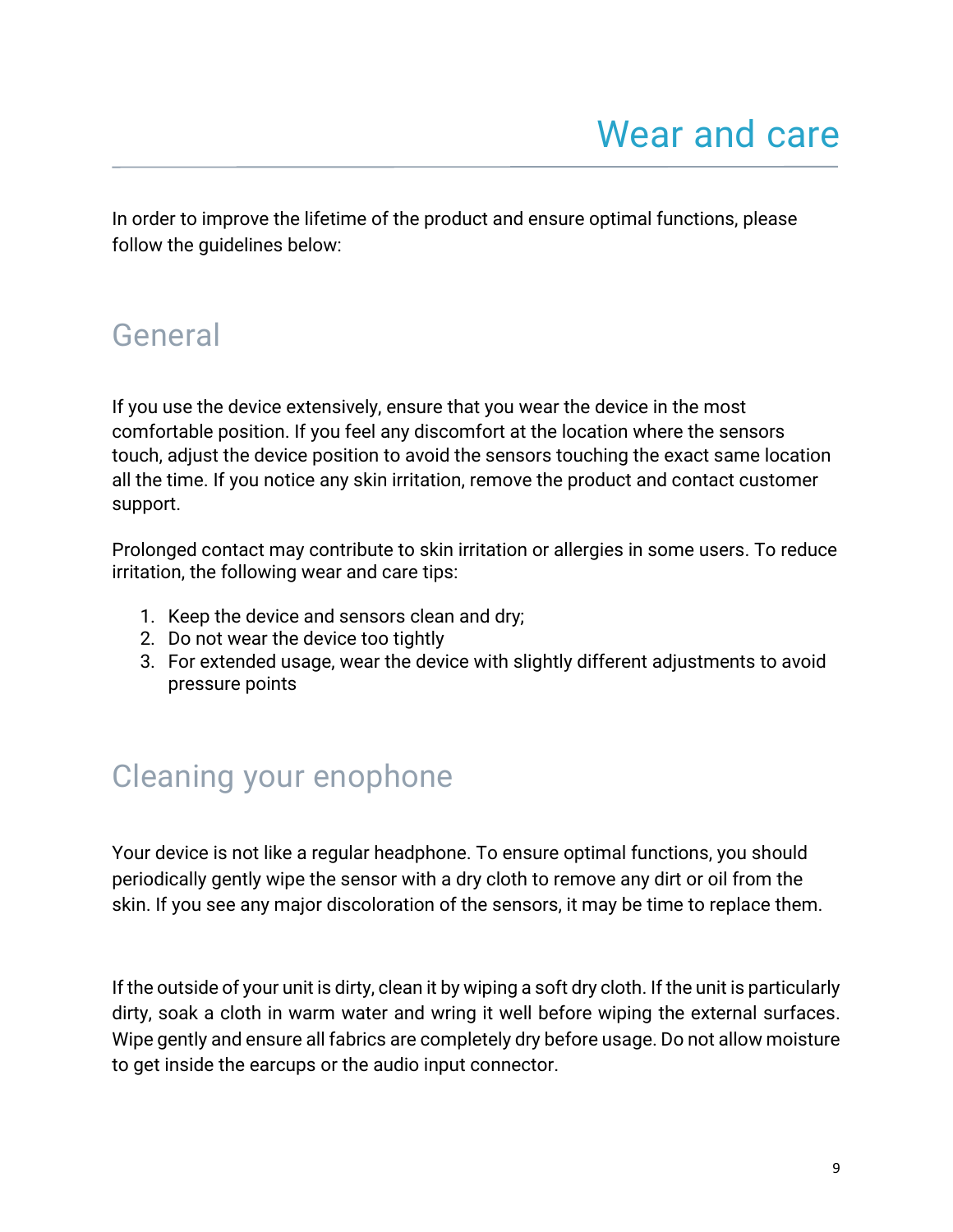## <span id="page-9-0"></span>Replacing the sensors

From time to time, it may become necessary to replace the sensors to ensure the EEG signal quality recorded by your enophone remains high. If you notice significant discoloration of the sensors in the areas where they touch your head, the sensors must be replaced.

*To buy replacement sensors, contact support@enophone.com.*

In order to install the new sensors, you will first have to remove the old ones. For the ear cushion sensors, you can slide your nail or a thin object under the sensor to lift it up. The sensor uses a snap button connector and will pop out once lifted. Similarly, you can remove the upper sensors by sliding a thin tool under the plate of the sensors and lifting them up. Sensors should be removed carefully, and the use of sharp tools is not suggested, as it may lead damage your unit.

While sensors are replaceable, we suggest keeping sensors on at all time, as every insertion and removal of the electrodes into their connector reduces the lifetime of the product and may lead to lower recording quality.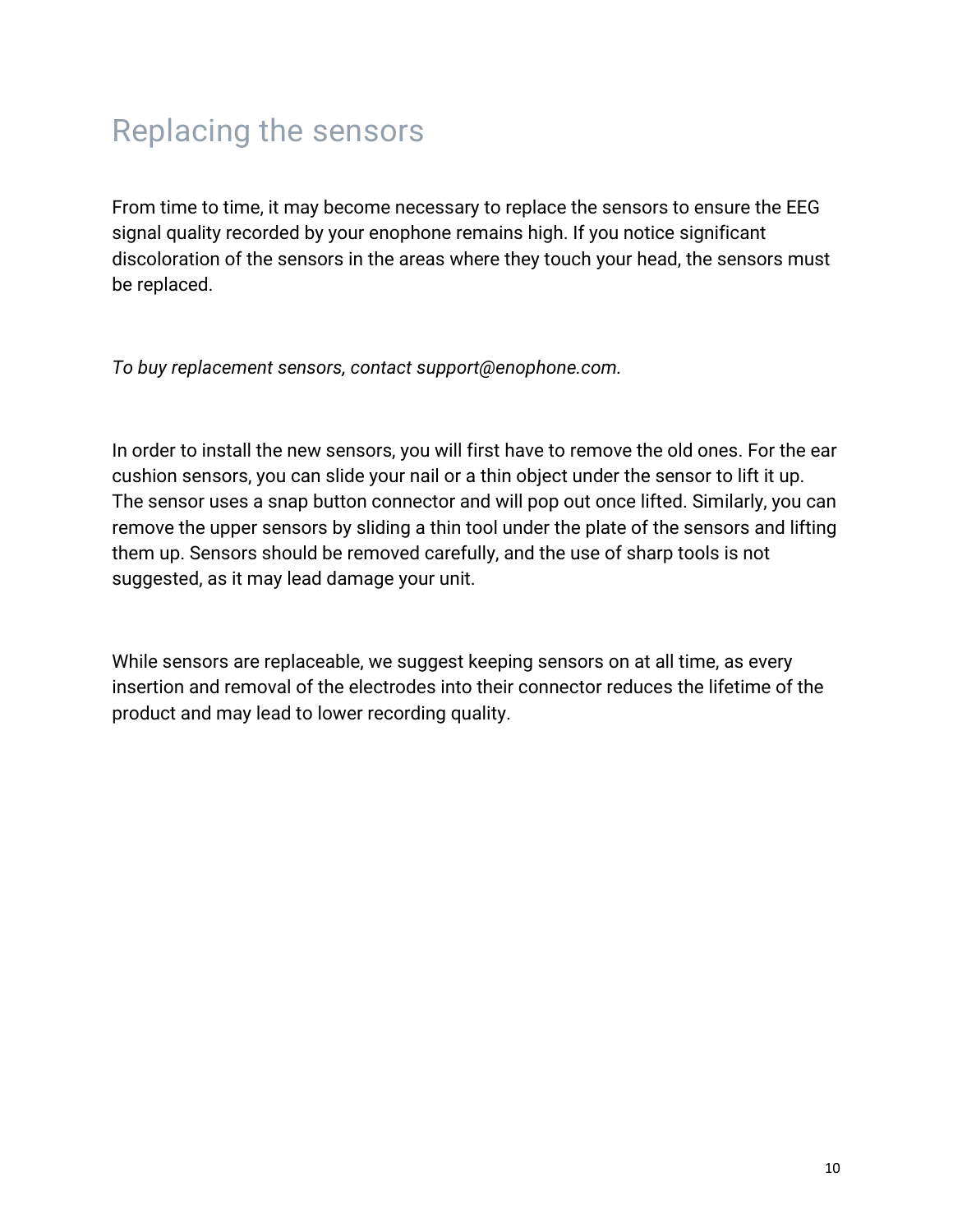#### <span id="page-10-1"></span><span id="page-10-0"></span>Important safety instructions

- 1. Read, keep and follow all instructions.
- 2. Pay attention to all warnings.
- 3. Do not use this device near water.
- 4. Follow wear and care instructions
- 5. Only use attachments/accessories specified by the manufacturer.

### <span id="page-10-2"></span>Warnings/cautions



Do NOT use the headphones at a high volume for any extended period.

- To avoid hearing damage, use your headphones at a comfortable, moderate volume level.
- Turn the volume down on your device before placing the headphones on your ears, then turn the volume up gradually until you reach a comfortable listening level.



Contains small parts which may be a choking hazard. Not suitable for children under age 3.



This product contains magnetic material. Consult your physician on whether this might affect your implantable medical device.

- Do NOT use your headphones while driving for phone calls or any other purpose.
- Do NOT use the headphones with noise canceling on at any time the inability to hear surrounding sounds may present a danger to yourself or others, e.g., while riding a bicycle or walking in or near traffic, a construction site or railroad, etc., and follow applicable laws regarding headphone use.
	- Remove the headphones, or use the headphones with noise cancelling off and adjust your volume, to ensure you can hear surrounding sounds, including alarms and warning signals.
	- Be aware of how sounds that you rely on as reminders or warnings may vary in character when using the headphones.
- Do NOT use the headphones if they emit any loud unusual noise. If this happens, turn the headphones off and contact customer service.
- Remove headphones immediately if you experience a warming sensation or loss of audio.
- To reduce the risk of fire or electrical shock, do NOT expose this product to rain, liquids or moisture.
- Do NOT expose this product to dripping or splashing, and do not place objects filled with liquids, such as vases, on or near the product.
- Do NOT make unauthorized alterations to this product.
- Use this product only with an agency-approved power supply that meets local regulatory requirements (e.g., UL, CSA, VDE, CCC).
- Do NOT expose products containing batteries to excessive heat (e.g. from storage in direct sunlight, fire or the like).
- Do NOT wear the headphones while charging.
- The headphones do not play audio while charging.
- Enophone products may cause skin irritation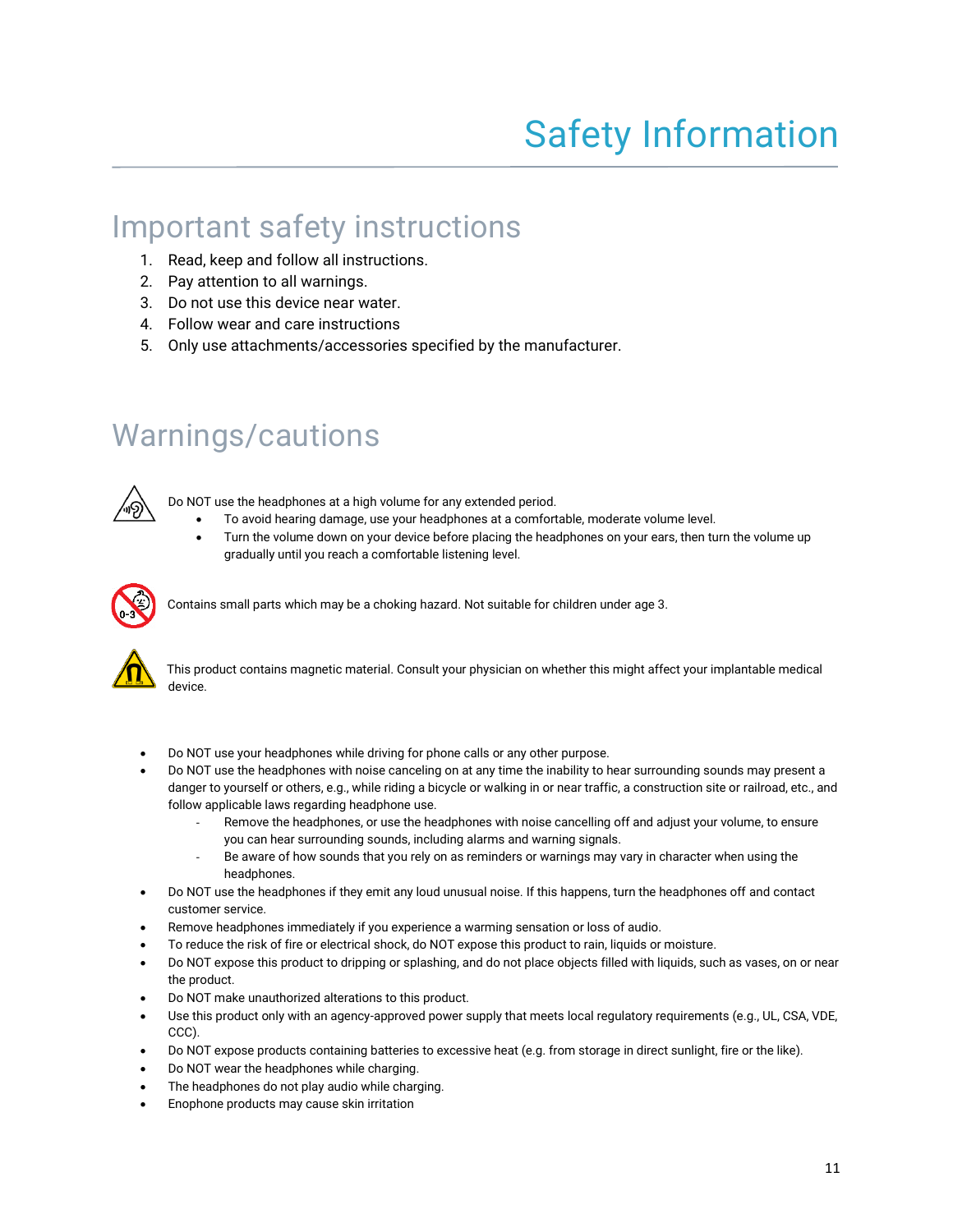#### <span id="page-11-0"></span>**FCC Compliance Statement**

This product complies with part 15 of the FCC Rules. Operation is subject to the following two conditions:

(1) This device may not cause harmful interference, and (2) this device must accept any interference received, including interference that may cause undesired operation.

Note: This equipment has been tested and found to comply with the limits for a Class B digital device, pursuant to part 15 of the FCC rules. These limits are designed to provide reasonable protection against harmful interference in a residential installation. This equipment generates, uses, and can radiate radio frequency energy and, if not installed and used in accordance with the instructions, may cause harmful interference to radio communications. However, there is no guarantee that interference will not occur in a particular installation. If this equipment does cause harmful interference to radio or television reception, which can be determined by turning the equipment off and on, the user is encouraged to try to correct the interference by one or more of the following measures:

- Reorient or relocate the receiving antenna.
- Increase the separation between the equipment and receiver.
- Connect the equipment to an outlet on a circuit different from that to which the receiver is connected.
- Consult the dealer or an experienced radio/ TV technician for help.

Important: Changes or modifications not expressly approved by the party responsible for compliance could void the user's authority to operate the equipment.

#### **ISED Canada Compliance**

This device contains licence-exempt transmitter(s)/receiver(s) that comply with Innovation, Science and Economic Development Canada's licence-exempt RSS(s). Operation is subject to the following two conditions:

(1) This device may not cause interference.

(2) This device must accept any interference, including interference that may cause undesired operation of the device.

L'émetteur/récepteur exempt de licence contenu dans le présent appareil est conforme aux CNR d'Innovation, Sciences et Développement économique Canada applicables aux appareils radio exempts de licence. L'exploitation est autorisée aux deux conditions suivantes :

(1) L' appareil ne doit pas produire de brouillage;

(2) L' appareil doit accepter tout brouillage radioélectrique subi, même si le brouillage est susceptible d' en compromettre le fonctionnement.

#### **CE Compliance**



Hereby, Mindset Innovation, Inc. declares that this product is in compliance with Directive 2014/53/EU. The full text of the EU declaration of conformity is available at the following internet address: www.enophone.com/compliance